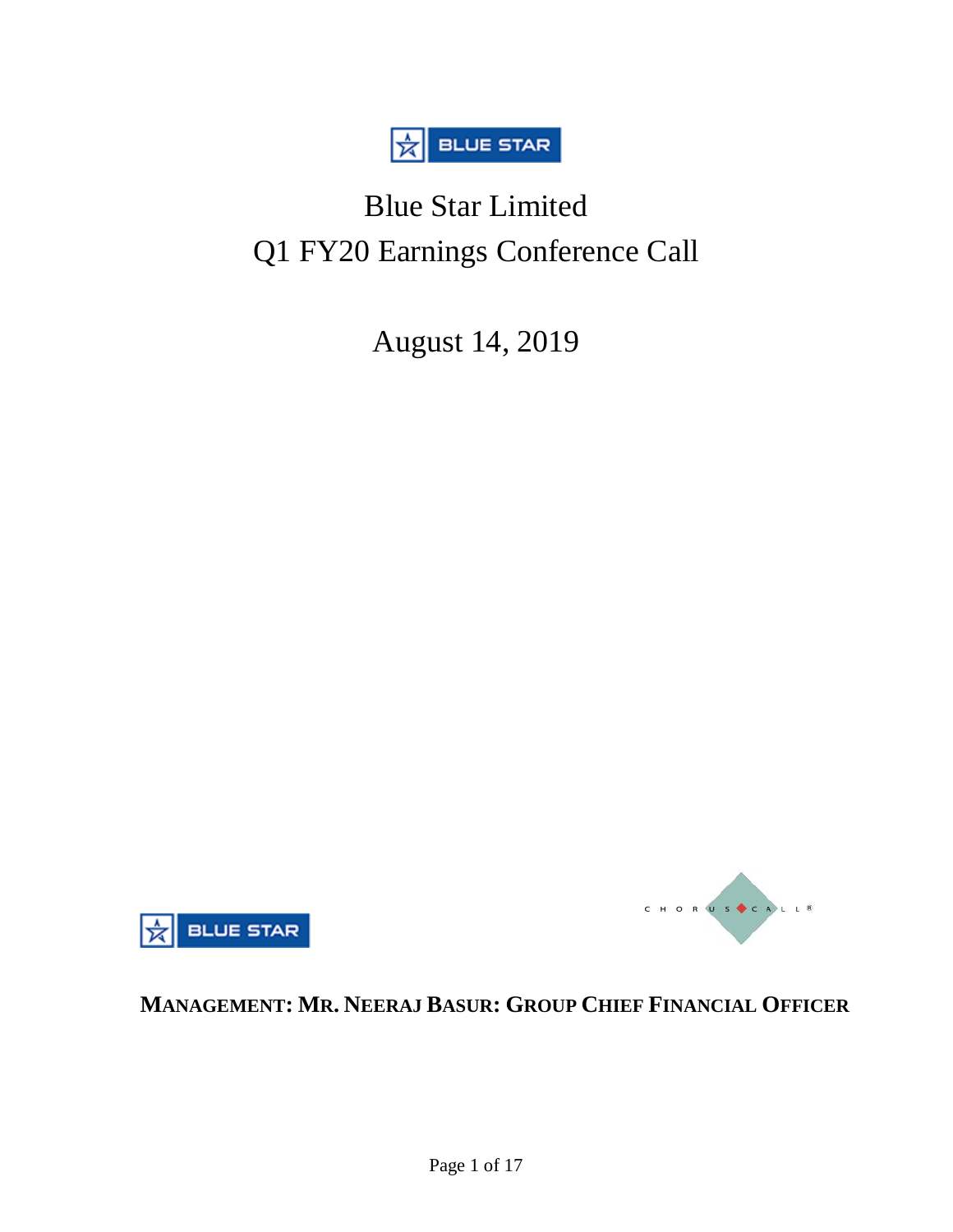

- **Moderator:** Good morning, ladies and gentlemen. Welcome to the Blue Star Limited Q1 FY20 Earnings Conference Call. We have with us today from the management Mr. Neeraj Basur, Group CFO. As a reminder, all participant lines will be in the listen-only mode and there will be an opportunity for you to ask questions after the presentation concludes. Should you need assistance during the conference, please signal an operator by pressing "\*" then "0" on your touchtone phone. Please note that this conference is being recorded. I now hand the conference over to Mr. Neeraj Basur. Thank you and over to you Sir!
- Neeraj Basur: Thank you. Good morning ladies and gentlemen. This is Neeraj Basur. I will be providing you an overview of the results of Blue Star Limited for the quarter and the year ended June 30, 2019.

Financial highlights for the company for the quarter ended June 30, 2019 on a consolidated basis are as follows:

-Revenue from operations for Q1FY20 was Rs 1575.45 cr, as compared to Rs 1507.83 cr in Q1FY19, a growth of 4.5%.

-EBIDTA (excluding other income and finance income) for Q1FY20 was Rs 114.85 cr as compared to Rs 136.66 cr in Q1FY19.

-PBT before exceptional items was Rs 107.96 cr in Q1FY20 as compared to Rs 111.83 cr in Q1FY19.

-Other Income (including finance income) for Q1FY20 was Rs 21.66 crores compared to Rs 3.34 crores in Q1FY19. Other income in Q1FY20 was higher on account of receipt of an industrial promotion subsidy for the manufacturing facility at Wada.

-Finance Cost for the quarter decreased to Rs 8.23 crores from Rs 12.10 crores in Q1FY19 due to effective management of working capital and consequently lower borrowings in Q1FY20.

-There was an exceptional income of Rs 15.18 cr in Q1FY19 on sale of a property. There was no such exceptional income in Q1FY20.

-Tax expense for Q1FY20 was Rs 32.52 cr as compared to Rs 32.50 cr in Q1FY19.

-Net profit for Q1FY20 was Rs 76.84 cr compared to Rs 91.58 cr in Q1FY19.

-Carry-forward order book as at June 30, 2019 was Rs 2841.10 cr as compared to Rs 2121.60 cr as at June 30, 2018, an increase of 33.9%.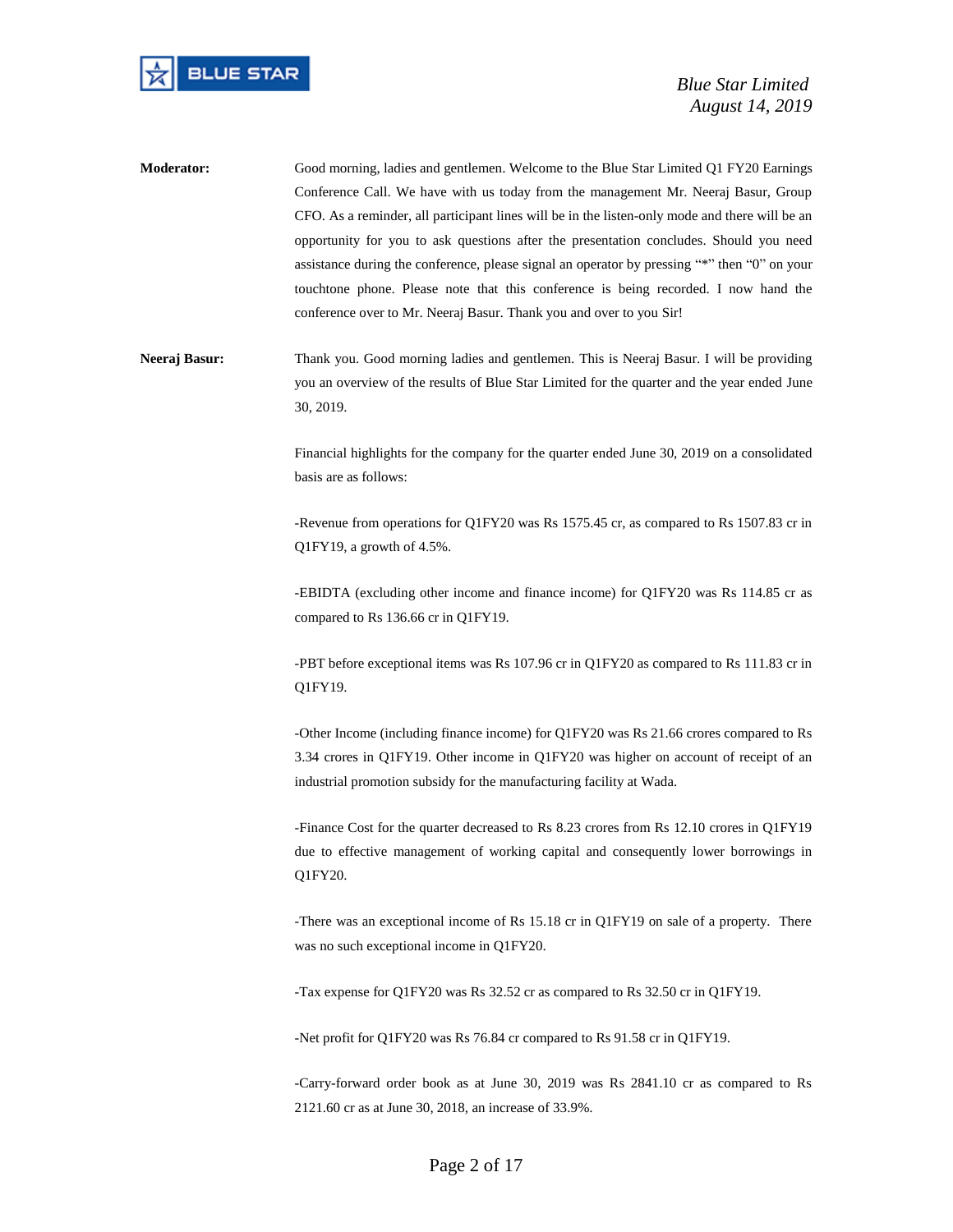-Effective Working Capital Management enabled a significant reduction in our Capital employed to Rs 949.20 cr as on June 30, 2019 from Rs 1301.29 cr as on June 30, 2018.

-Consequently, there was a net positive cash balance of Rs 0.74 cr as on June 30, 2019 compared to a net borrowing of Rs 403.48 cr as on June 30, 2018 (debt-equity ratio of 0.5 as on June 30, 2018).

Business highlights for Q1 FY2020.

Segment I: Electro-Mechanical Projects and Commercial Air Conditioning Systems: Segment I revenue was Rs 623.94 cr in Q1FY20 as compared to Rs 619.36 cr in Q1FY19, a modest growth of 0.7%. Segment result was Rs 33.53 cr (5.4%) in Q1FY20 as against Rs 39.70 cr (6.4%) in Q1FY19. Given the current liquidity situation in the market, our intention is to contain the capital employed. This has resulted in slower job execution in Q1FY20 despite a healthy order book. However, in certain segments job closures and cash flow are encouraging. Further, order inflow during the quarter was higher by 55% at Rs 966.90 cr as compared to an inflow of Rs 622.83 cr in Q1FY19.

#### 1. Electro-Mechanical Projects business

During the quarter, we won our largest Tunnel Ventilation System (TVS) and Environmental Control System (ECS) contract from Mumbai Metro Rail Corporation (MMRCL), valued at Rs 253 cr. Order inflows from factory and office spaces segments also grew at a steady pace during the period.

We continued to maintain our leadership in the Electro Mechanical space in India. Some other major orders won during Q1FY20 are for MEP projects pertaining to Chennai Airport, India International Convention Centre (Dwarka), Embassy Group (Bangalore & Chennai), CEAT Ltd (Nagpur), DLF (Gurgaon & Secunderabad) and JSW Steel Ltd (Raigad).

Carried forward order book of the Electro Mechanical Projects business was Rs 2013 cr as on June 30, 2019 as compared to Rs 1447 cr as on June 30, 2018, an increase of 39%.

2. Commercial air-conditioning systems

We continued to focus on developing our innovative product portfolio and rapid channel expansion. We also introduced new products in the market across all categories.

Key segments that contributed to billing in Q1FY20 were Industrial, Hospitals, Builders and Educational Institutions.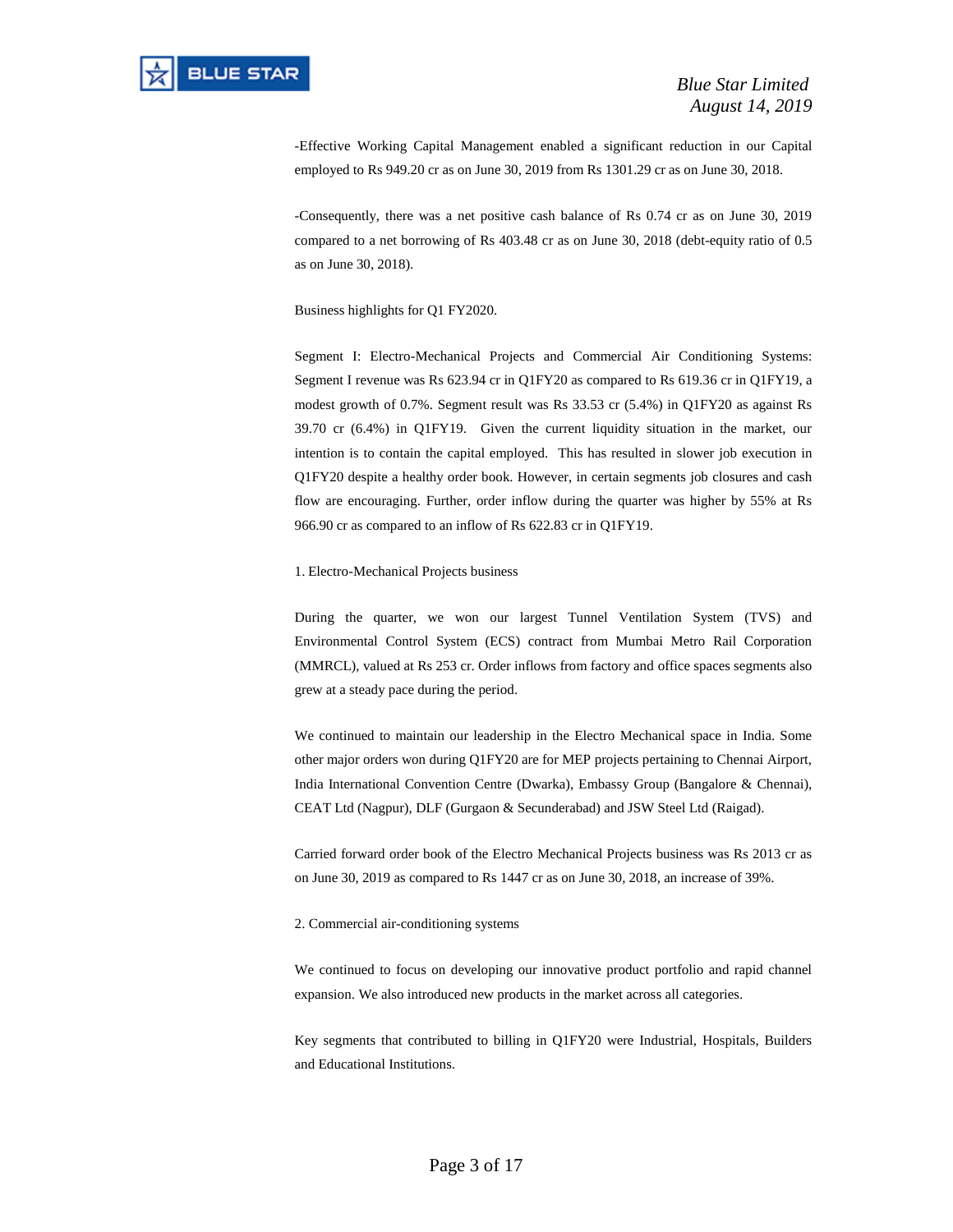Major orders bagged in Q1FY20 were from JSW Steel Ltd (Bellary), National Thermal Power Corporation (Gurgaon), Director General of Naval Purchase (Visakhapatnam) and ISRO (Chennai).

#### 3. International Business

We continued to focus on market consolidation and growth in the markets of Middle East, Africa and SAARC countries with revisions in the product standards and certifications, and through enhanced distribution reach. During the quarter, we witnessed steady order inflows in key markets, with adoption of eco-friendly refrigerants, as an option to the customers. Demand for Inverter Room Air conditioners also increased during the quarter.

Our international projects executed through the Joint Ventures at Qatar and Malaysia continued to do well.

We continue to invest in strengthening our brand in selected international markets. Though the demand in UAE appears to be slowing down, the enquiry pipeline related to EXPO 2020 projects is healthy. The overall business outlook remains positive.

Segment II: Unitary Products.

Segment II revenue was Rs 906.89 cr in Q1FY20 as compared to Rs 830.76 cr in Q1FY19, a growth of 9.2%. Segment result was Rs 98.91 cr (10.9%) in Q1FY20 as compared to Rs 95.01 cr (11.4%) in Q1FY19.

#### 1.Room Air-conditioner business:

The summer was delayed, but in the short window it was intense across most parts of the country. Aided by this, the Room air-conditioners business achieved a growth of 25% compared to the market growth of 22% and improved our market share to 12.5% in Q1FY20 (Q1FY19 - 11.7%). However, the demand was for Fixed Speed 2 and 3-Star models rather than 5-Star Inverter models resulting in comparatively lower price realisation and therefore, margins. Moreover, due to the late onset of summer, unlike last year, advertising expenses peaked in Q1. We expanded the product portfolio and introduced new competitively priced inverter split AC models while retaining the premium features.

#### 2. Commercial Refrigeration business:

Our commercial refrigeration products had witnessed strong growth during the preceding two sequential quarters driven by growth in the processed foods, ice cream, e-tailing and dairy sectors. In fact, the business peaked in the month of March 2019. During the current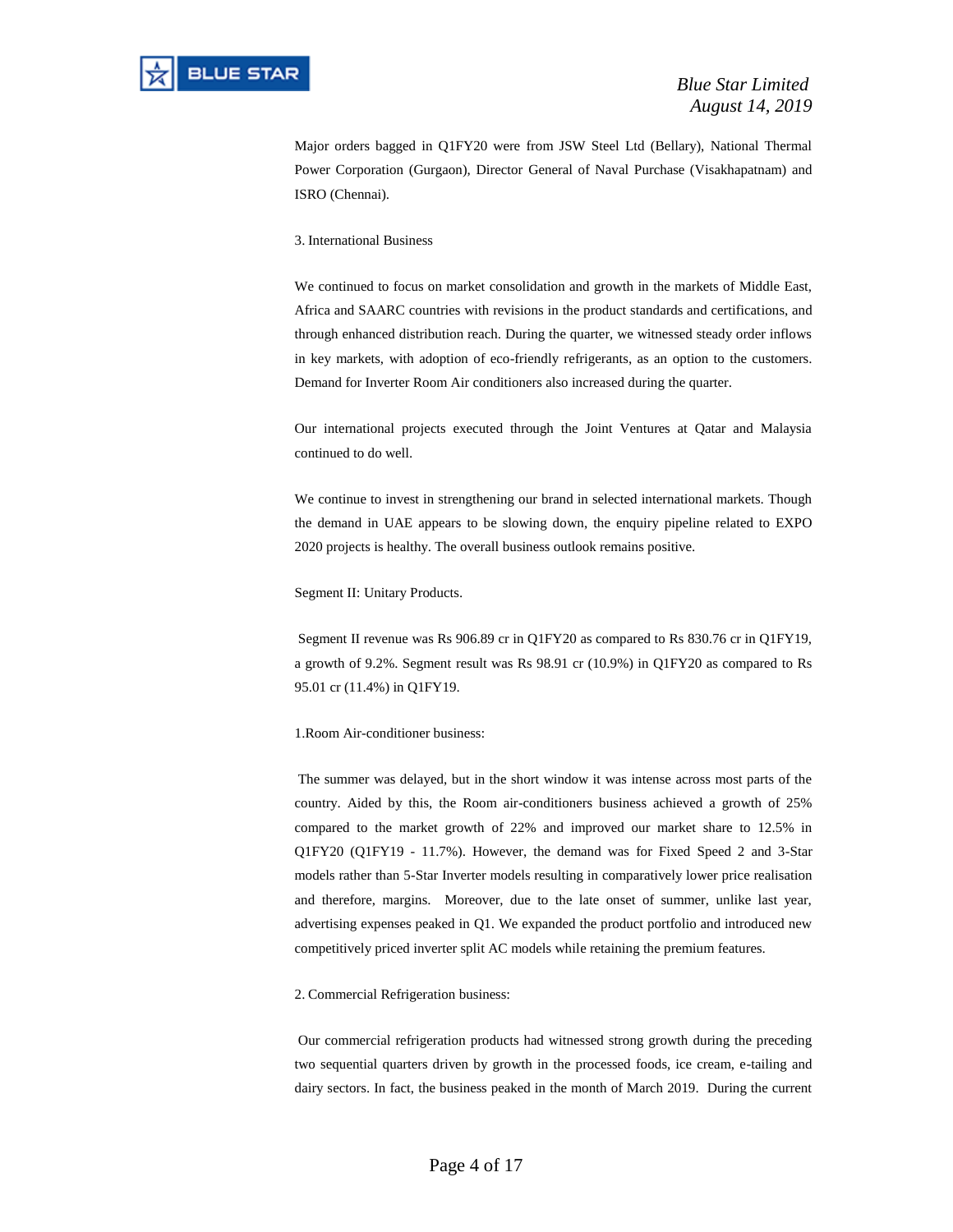quarter, we focused on enhancement of our product portfolio in preparation for migration to the new age non-ozone depleting range of products. Accordingly, we prioritized liquidation of existing inventory and the current quarter's revenues were subdued and moderated. However, we continued with our leadership position during the quarter and bagged orders from some major Ice cream players like Amul, Havmore, Hatsun and Hangyo during the quarter. Our new product categories of Commercial Kitchen Refrigeration, Medical Refrigeration and Supermarket Refrigeration gained traction in the market. We are the market leaders in our major product categories such as of Deep Freezers, Storage water coolers and Cold rooms and expect the growth trajectory to pick up soon.

#### 3.Water Purifier business:

The integration of Water Purifiers business with the Room Air conditioners business was completed and new range of products was launched for the forthcoming season. Both the businesses are complementary in nature in terms of seasonality. Further, the overall cost structure has come down due to the reorganization.

Segment III: Professional Electronics and Industrial System:

Segment III revenue was Rs 44.62 cr in Q1FY20 as compared to Rs 57.71 cr in Q1FY19. Segment result was to Rs 4.42 cr (9.9%) in Q1FY20 as compared to Rs 8.28 cr (14.3%) in Q1FY19 due to lower billing in Q1FY20. The results are not comparable since there was a one-time revenue from supply of CT scanners to the Government of Uttar Pradesh in Q1FY19.

Our focus is on customized and automated solutions across industries, with wider range of applications. Revenue from the Non-Destructive Testing Systems business improved from multiple high-value orders. The Data Security business performed well on the back of digitization initiatives of the financial sector. Growth potential of the Indian digital payment sector and rising focus of enterprises on data security create a huge opportunity for Data security business, which we are hopeful will pan out in the subsequent quarters. Spending in the healthcare sector was muted, however post-elections we expect growth in orders from both public and private buyers.

During the quarter, large orders were received from Jindal Saw Limited, Tata Steel Limited, Orange Business Services India, Vedanta Limited, Wheels India Limited, HDFC Bank Limited, Bhabha Atomic Research Centre and MasterCard Technology Private Limited.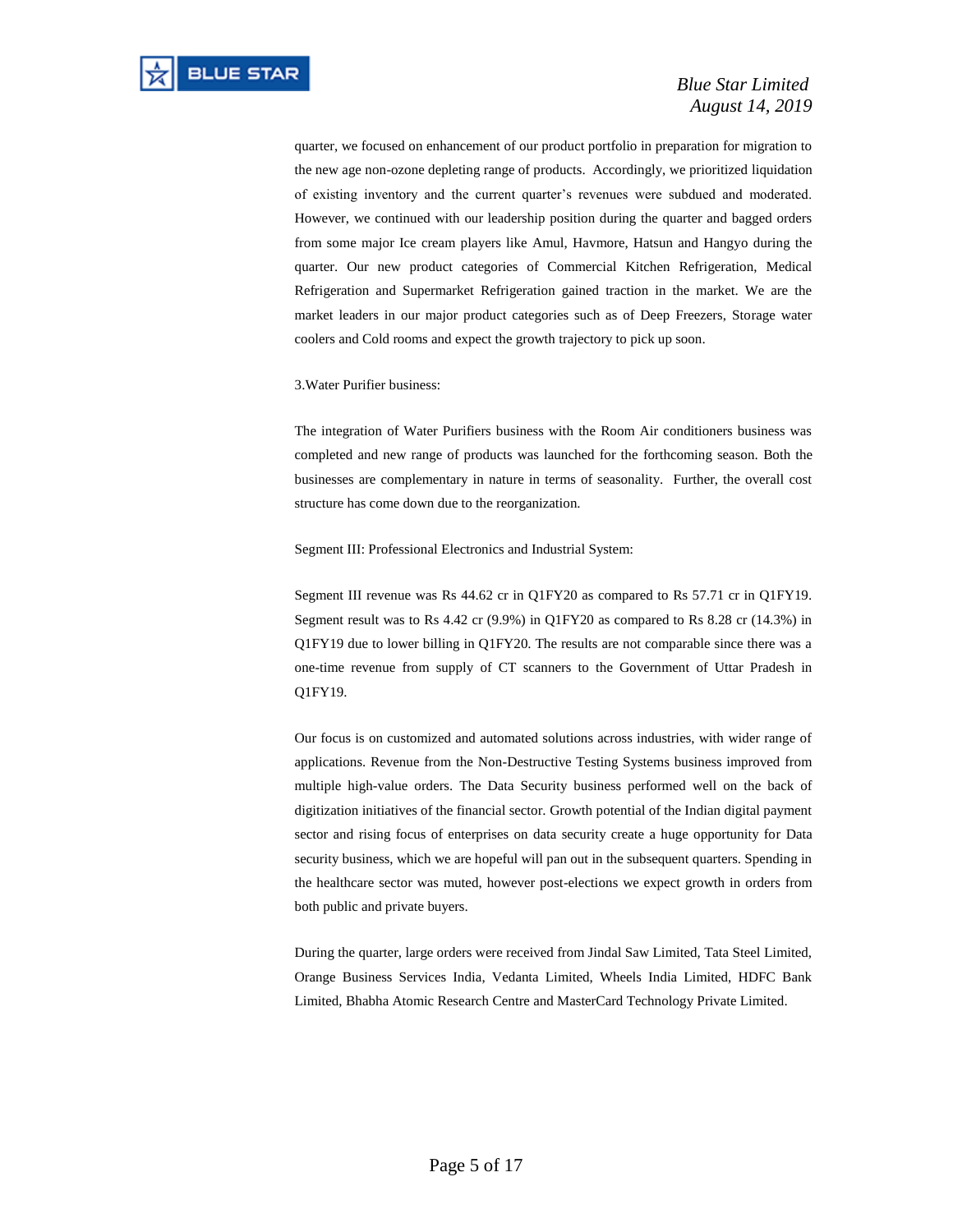III. Business Outlook:

The macro-economic conditions are weak and there are visible symptoms of slow-down in demand. Moreover, the demand for most of the product categories was for low-end products. Having said that, order inflow from select segments continue to be healthy and our pending order book is strong.

We will stay focused on driving revenue growth and profitability with a close watch on margins and capital employed.

With that ladies and gentlemen, I am done with the opening remarks. I would like to now pass it back to moderator, who will open up floor to questions. I will try and answer as many questions as I can. To the extent I am unable to, we will get back to you via e-mail.

With that, we are open for questions.

- **Moderator**: Thank you very much. Ladies and gentlemen, we will now begin the question and answer session. We have the first question from the line of Aditya Bhartia from Investec Capital. Please go ahead.
- **Aditya Bhartia**: Good morning Sir. You spoke about subsidy received on Wada facility. I am just wondering if that forms part of segmental profits as well for the UCP segment?
- **Neeraj Basur:** Wada subsidy is included in the other income of Rs 22 cr. The amount that we have received till date is around Rs 14 cr and that relates to largely segment I. Around 60% of the subsidy amount relates to segment I and the balance 40% to segment II.
- **Aditya Bhartia**: That would be a part of the segmental profits that we have reported?
- **Neeraj Basur:** That is correct.

**Aditya Bhartia**: I was trying to understand a bit more on the room AC growth that we have seen this quarter. I mean, our understanding was that the industry has grown at a pace of 25% to 30% and within that if I understood correctly you kind of referred about volume growth for Blue Star being around 25%. Is my understanding correct?

- Neeraj Basur: I was referring to value growth; we always mention value growth.
- **Aditya Bhartia**: That was value growth. Does that mean that commercial refrigeration business for the company has actually shrunk very, very sharply this quarter and given that we have new offerings in kitchen and medical, what has really contributed to that?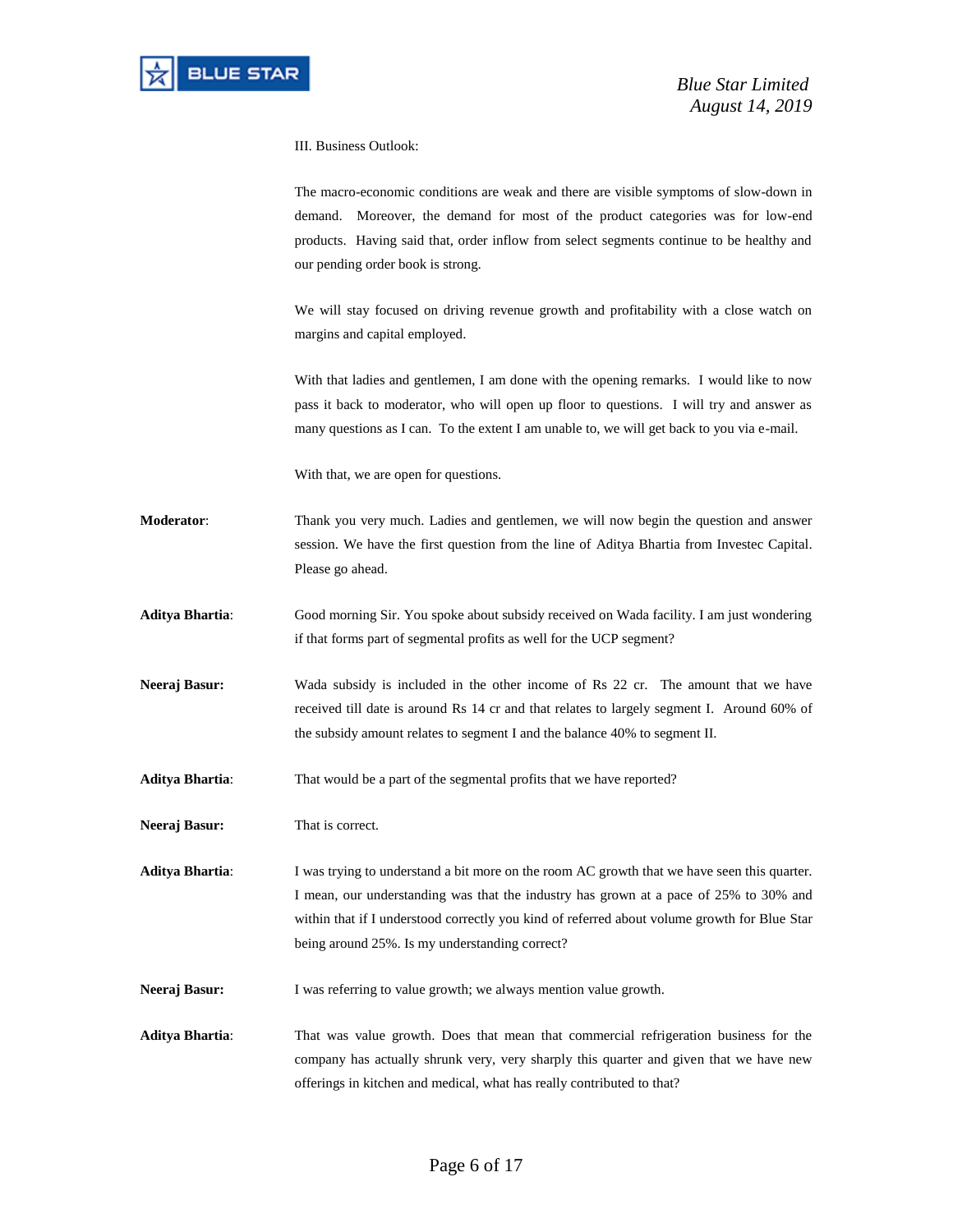**Neeraj Basur:** This question will be there on the minds of other participants also. Therefore, let me address it upfront and for the benefit of everyone. As far as the room AC business is concerned, the summer started somewhat late. Normally the summer season starts around early March. This year the summer started actually well into April but when it started, it was quite intense and it was reasonably strong across various parts of the country which is in line with what we normally experience in Q1. Therefore, we also benefited with the intense spell of summer this year. Our assessment is that the primary market has grown by around 22% and our growth has been 25%. We have been able to reap the benefits of the summer season opportunity, adequately.

> For most parts of last year and Q4 we were having inventory as one of a key challenge area. We had addressed the inventory issues by Q4 end, but we wanted to ensure that we should exit Q1 with fairly optimized inventory levels. As you would have seen, the overall capital employed for Segment II has shrunk quite significantly which has helped us wipe our borrowings out. The margin profile tended to be somewhat lower because the demand was not as much for high end products it was more for 2 and 3-Star rated fixed speed products where the margin tends to be lower than the higher end products.

> We have had a fairly good run with our commercial products over now sequential three or four quarters starting Q1 last year. We did very well with commercial products sakes in Q4 last year especially in the month of March and to some extent there was a cooling down effect of that in Q1 this year. We wanted to migrate majority of our product portfolio to a eco-friendlier, non-ozone depleting based refrigerants and therefore, before we ended Q1 for commercial products, we wanted to significantly liquidate the inventory of our old products before we started migrating to our new set of products. A combination of these reasons has resulted in an overall reduction in the growth for commercial products in Q1 to the tune of around 28% to 30% as compared to Q1 last year. However, as explained, our Room AC business made up for that de-growth giving us the blended growth of 9%. We are pretty much on track and in our usual trajectory of growth as far as room ACs are concerned. The added advantage which we will now have is because of the thin inventory base we will get into Q2, Q3, and Q4 on the normal business growth trajectory and our outlook for the market for the full year and our own growth prospects for the full year remains optimistic and quite encouraging.

**Aditya Bhartia**: That is helpful Sir. Thanks for the detailed response to that.

**Moderator**: Thank you. We will take our next question from the line of Renjith Shivram of ICICI Securities. Please go ahead.

**Renjith Shivram:** Just a follow up on the previous question. What we want to understand is that our cooling products have grown only 9% while one of our competitors had shown 45% growth. So you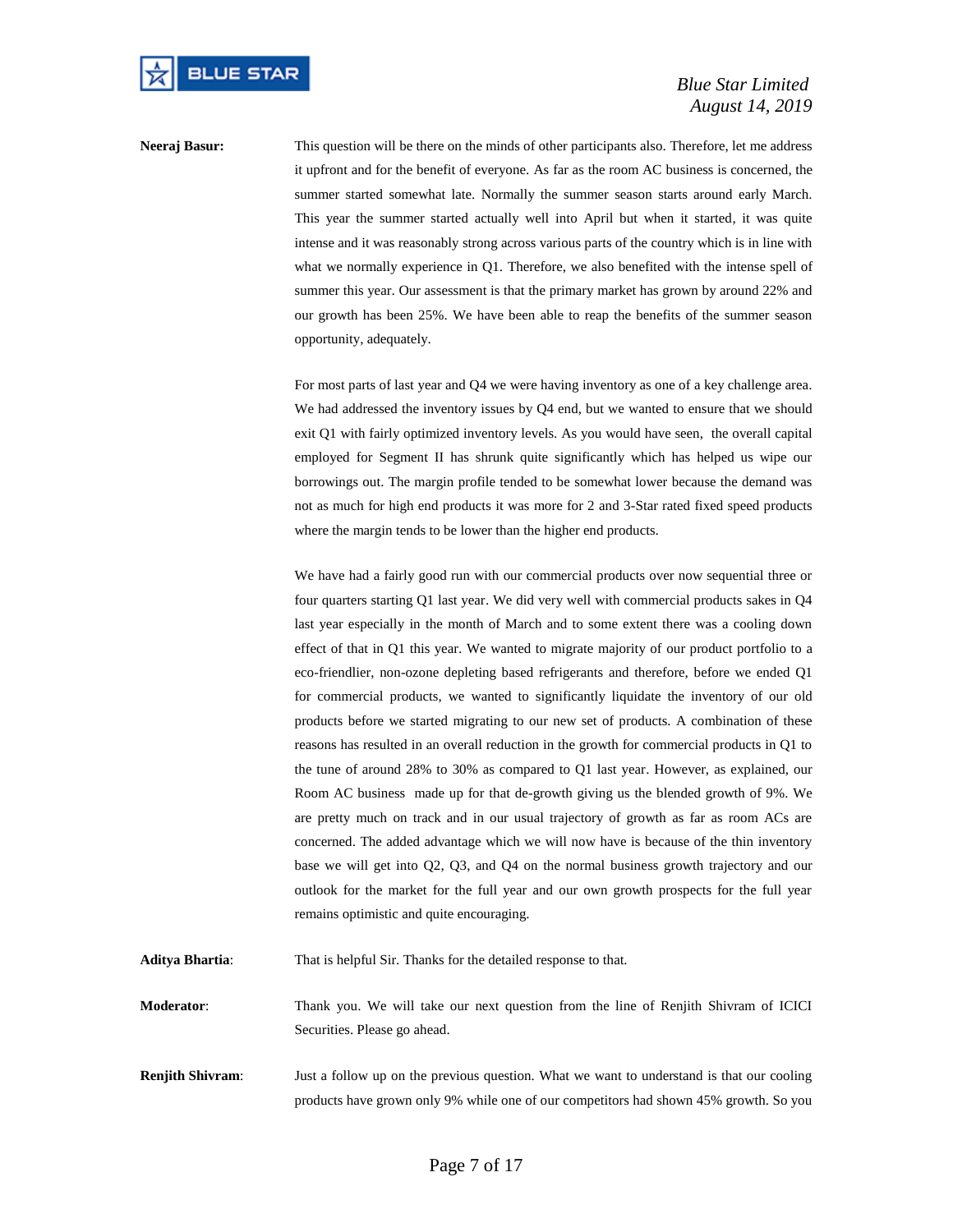have mentioned that your room ACs has grown by 25%. So, then what would have been the de growth in other segments so that the overall growth is only 9%, if you can help us understand the math?

**Neeraj Basur:** The 45% that you are referring is the growth experience for secondary Room AC sales. The 25% growth that I spoke about is the growth in our primary sales. Our secondary sales will also be significantly higher than 25%. We know that through our channel checks and the kind of sales that has happened at the stores. The blended growth of 9% that you see in segment II comprises of around 25% growth in room ACs. About 70% of our Segment II revenue are from Room ACs and the remaining 30% is from our commercial range of products and others smaller product categories that we have.

> The remaining 30% is where I had explained earlier, that we are switching over to a fairly different and superior product portfolio on our commercial range of products and on the back of a significant growth we had delivered last year, on a larger base this year quarteron-quarter there is close to 30% de-growth. It was planned by us and intended that way because we wanted to make sure that by the time the commercial products get into the next selling season which starts close to end of Q3, beginning Q4, we should be able to capitalize on our market leadership further. We needed to have one quarter of transitioning as far as commercial products are concerned. Our focus on liquidity and inventory across the room ACs and commercial products also ensured that we are taking judicious calls in order to facilitate that product portfolio transition. That is broadly the explanation for a blended 9% growth.

- **Renjith Shivram:** What is the kind of market growth we are factoring for FY20 given last year also second quarter was very bad given the very weak Onam from Kerala, so now the Onam sales seems to be good because there has not been the kind of water logging which we had seen last year. So for the full year what kind of growth of the room ACs you are looking at?
- **Neeraj Basur:** Unfortunately for the second year in a row there have been floods in Kerala, of course the intensity of flooding is relatively lower as compared to what happened last year. How the Onam will play out still remains to be seen but we are optimistic about the festival season both in Q2 and Q3 this year as compared to Q2 and Q3 of last year. Our own assessment on Room ACs is that the year has started off very well and given the market growth of 20% plus in Q1, and for the full year the market should be able to log anywhere between 12% to 15% growth. We want to reach close to 13% plus market share from the 12.5%share now and have to grow faster than the market and that is exactly what we are targeting and planning for the remaining three quarters. We are optimistic that we should be able to meet those aspirations.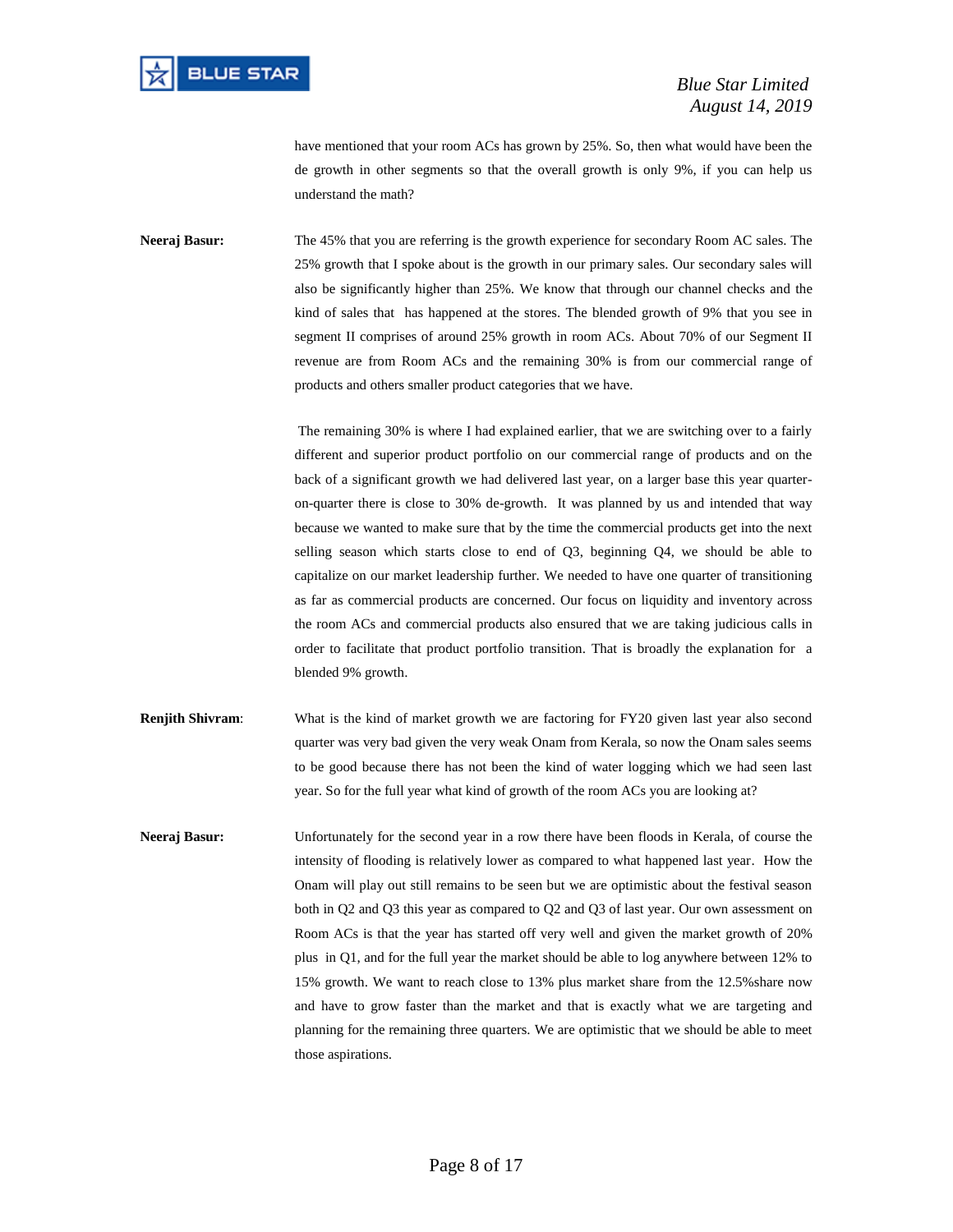

 *Blue Star Limited August 14, 2019*

- **Renjith Shivram:** What is the percentage of inverters in the current portfolio, because you told that 2-Star and 3-Star have sold more, so does that mean that inverter proportion has come down?
- **Neeraj Basur:** As far as Q1 is concerned, the market share of inverters sales was around 60%. In our case we sold more of 2-and 3-Star fixed speed machines and our inverter share dipped a little bit to 52%. Our fixed speed share of sale was higher at 48% as compared to market share of fixed speed sale share of 40%.
- **Moderator**: Thank you. Our next question is from the line of Nitin Arora of Axis Mutual Fund. Please go ahead.
- **Nitin Arora:** Just one question on the margin, when we are assuming 40% of Wada subsidy is in the segmental EBIT of cooling products, so the margins turn out to be about 9.9% for that segment, and similar way the 3.6% for EMP.
- **Neeraj Basur:** If you eliminate the one time Wada subsidy benefit, it will be around 10.5% for segment II and close to 4% for segment I.
- **Nitin Arora**: So, just wanted your outlook in the sense on the margins because the way you guided us for in the previous analyst meet that there was a little down trading in terms of ACs that you sold in this season? I am saying the way you have guided us earlier also that there was a down trading in terms of ACs being sold in case of inverters, more of 2-3-Stars, we also saw your competitors selling more of windows rather than the inverters in this season, which led to the growth there, what is your outlook on margins? Do you think it is sustainable here or you think given that you started a very strong note in Q1, it seems like that we are going to increase it from here or rather sustain it. Just wanted your views on that?
- **Neeraj Basur:** As far as the full year margin profile or margin expectation is concerned, I will use the expression, our expectation, at this point in time because the external environment is fairly volatile and we are maintaining a margin expectation of anywhere between 9.5% to 10% for Segment II for the full year. Water Purifiers which sits in our segment II is on a reducing trajectory of cost burn. That will start helping us now starting FY20 though we are still a few quarters away from water purifier business breaking even, but relative to last year where we had 160-basis points impact on our margins because of water purifier scale up, that impact is going to get reduced and that will start showing up on the margins and therefore we are expecting this 9.5% to 10% as the full year blended margin. **Nitin Arora**:

Just a follow up on the cooling products, so the commercials we saw a decline, I understand because the way you were growing in that market, I am asking very short-term, near term question, is that the bifurcation is going to remain same for the next one or two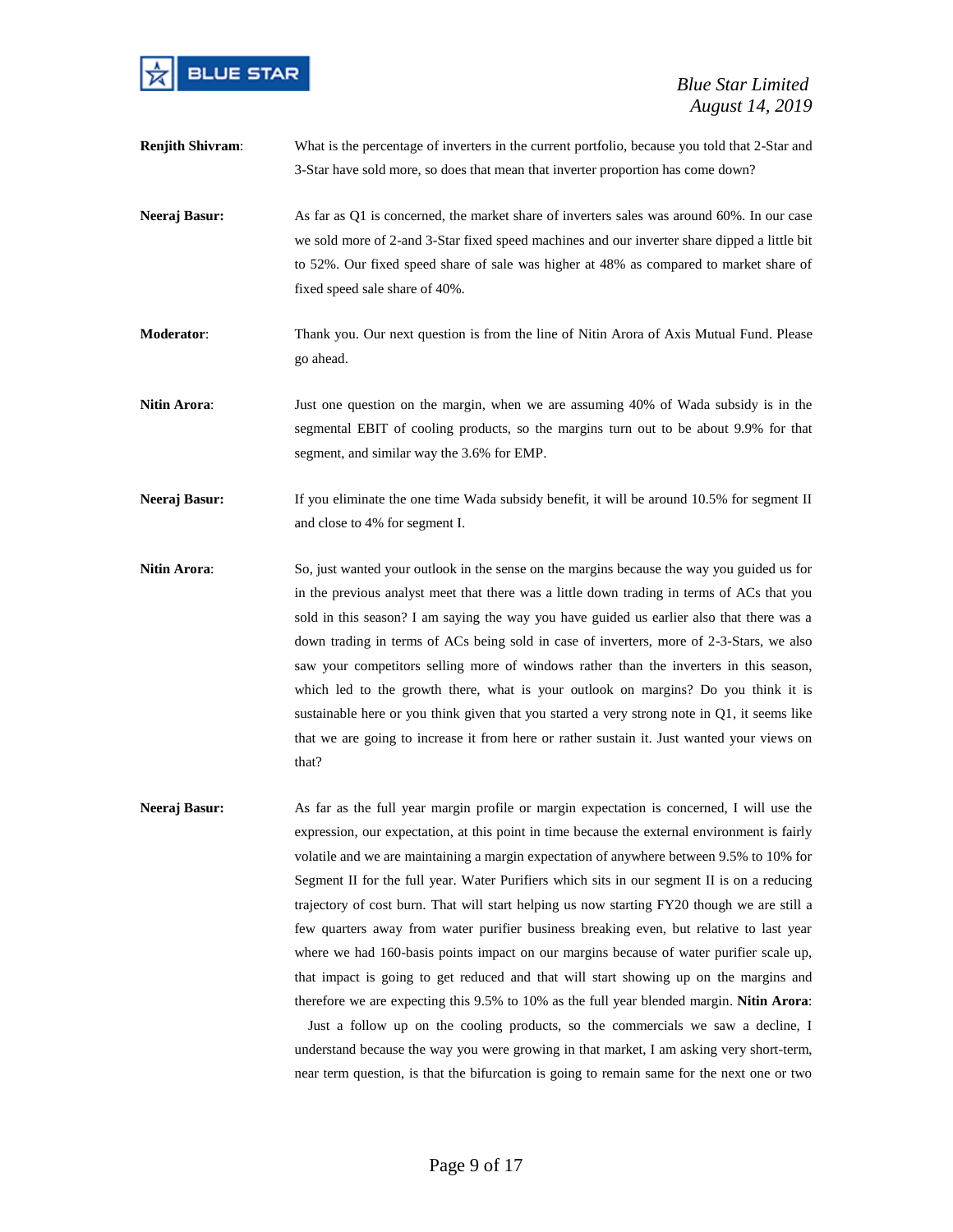

quarters if the commercial is going to go down because of this transition which you have taken?

- **Neeraj Basur:** We needed one quarter for our product transition there, as I explained earlier, and we did not want to disturb this product portfolio in Q4. We have been doing well and did not want to take any decisions which upset the entire selling momentum and that is why when in March 2019 we peaked as far as commercial products are concerned, we decided it is time to make this switch. We have already started to sell the new range of products. The commercial products also have a seasonality wherein Q2 typically the sales tend to taper down because the ice-cream manufacturers and the beverage suppliers would want to buy in summer and that gives us this window of opportunity to fully restock the markets with the new range of products. We will now use Q2 and Q3 to do that so that by the time Q3 sales momentum starts to pickup we should be back on the growth trajectory on commercial products as well. The split between the room ACs and the other products will remain in the 70:30 range for the full year.
- **Nitin Arora:** Sir lastly on this unallocable, which has increased to Rs.175 cr from a negative to a positive Rs.175 cr is there some classification got changed from a cooling product coming down to unallocable, can you just explain that?
- **Neeraj Basur:** As far as Reg 33 disclosure is concerned, borrowings need to be classified as unallocable liabilities. We had net borrowings of Rs.404 cr as of June 2018, net borrowings of Rs.250 cr as of March 31, 2019, which were getting grouped as part of unallocated liabilities. That t is why the net capital employed is minus Rs 191.2 cr as of June 30, 2018 and minus Rs 80 cr as of March 2019. Since the borrowings have got paid off as on June 2019, and we are in a cash positive positive position as of June 2019,. that explains the reason for the swing, primarily due to classification requirements. The net unallocated assets that you see now are primarily corporate assets such as our offices, our R&D assets and so on, which have always been there so there is no change as far as corporate assets values are concerned. It is really the swing in our borrowing performance, which has caused that line balance to swing, The true operating improvement is what you will see in the unitary products capital employed line, where we had Rs.505 cr of net capital employed as of June 2018, Rs.468 cr as of March 2019, which is now down to Rs.229 cr and hence provided us an ability to pay off the borrowing

**Nitin Arora:** Got it. Thank you very much. All the best. Thank you.

**Moderator:** Thank you. We will take our next question from the line of Nirav Vasa from Anand Rathi. Please go ahead.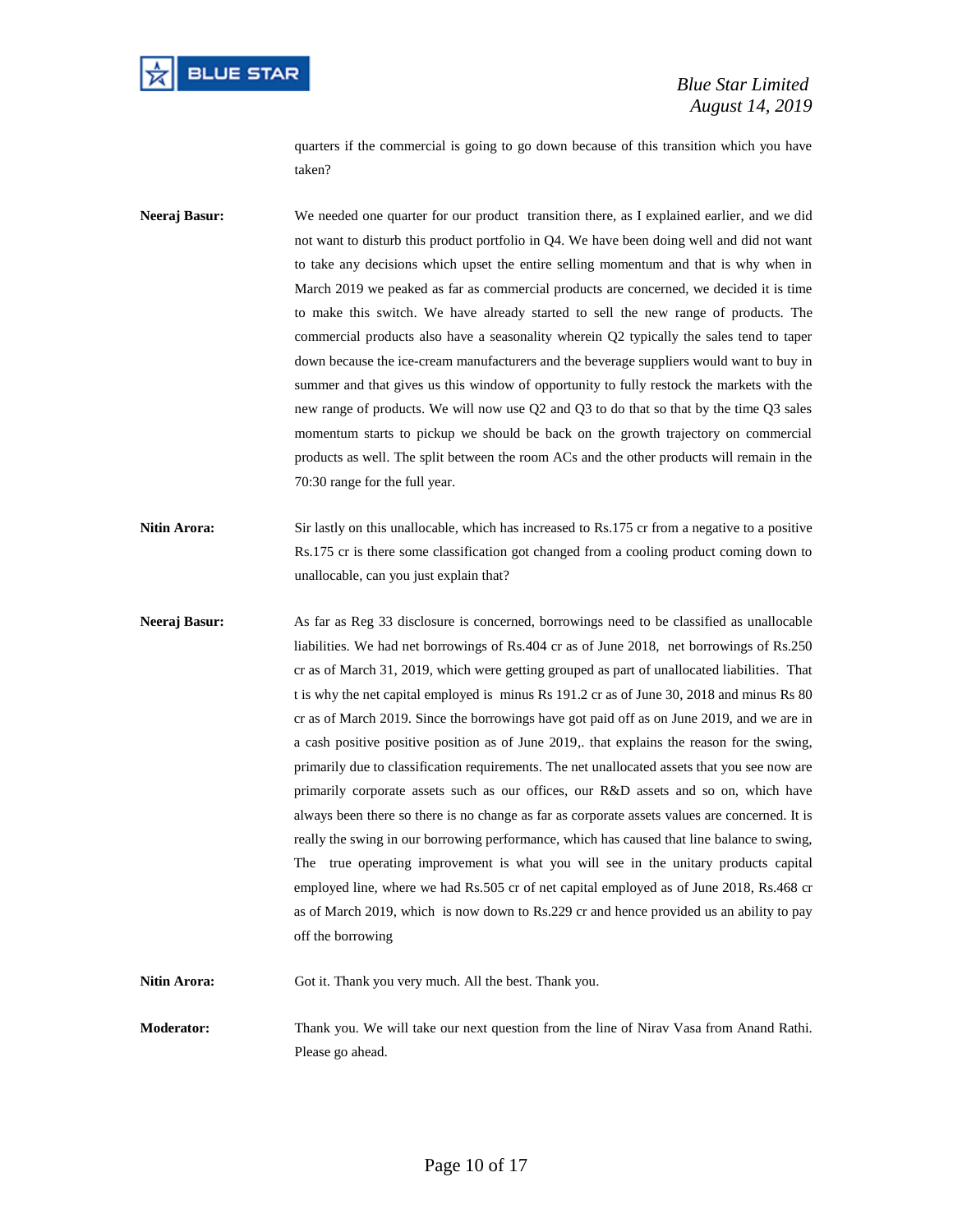

- **Nirav Vasa:** I have two questions pertaining to the UCP segment. First if you can just help me understand what is the kind of price hikes that we intend to undertake for the forthcoming season and second is what would be outlook for the tenders for procurement of room air conditioners from EESL in this year based on your understanding?
- **Neeraj Basur:** We are unlikely to take a price hike for the remaining season. All of us are returning into a normal growth trajectory from a fairly lean three to four quarters and the competitive intensity is pretty high. While we have grown, few of our competitors have also done very well. Then there are also a few competitors who have de-grown and who might not have done that well and to that extent there is continued price competitiveness. We had taken price increases in Q3/Q4 last year, which we have carried through in Q1 this year We are aware there are few other players who have actually might have taken some price cuts, but we are comfortable with the current levels of pricing. We will be 6% to 8% higher than our nearest competitors in line with what we have always been. We will have to wait till Q3 end to see how the market is going to evolve in Q4 because Q4 is when really everyone might take a view on what kind of pricing they want to have.

There was a second round of tendering on EESL, which we evaluated quite closely and we are still not comfortable with the commercial terms and conditions and the margin profile is extremely low and unviable from our perspective. We are aware that one of our close competitors has won an award of around 50000 units but unless it becomes commercially viable we would not be pursing that. Based on our learnings from the first round of tendering, which happened 18 months ago or almost two years ago where there were several challenges both in terms of fulfillment. price realization and collections, we had decided to participate only if it is commercially viable We may participate going forward depending on economic and commercial viability of the tender.

- **Moderator:** Thank you. We will take our next question from the line of Naveen Trivedi from HDFC Securities. Please go ahead.
- **Naveen Trivedi:** One thing on the market growth, which we talked about is around 22% while Nielsen was saying that market has grown by around 36% last quarter. So why is there such a big difference between these two numbers?
- **Neeraj Basur:** It depends on a key factor are you looking at a secondary growth or primary growth. Secondary growth is indeed higher. The secondary growth, which is the end sale at the store level will be higher. This number of 22% that we are quoting is for the primary growth. In Q4 there was a significant stock buildup by all the players into the stores in the market. A lot of that has got liquidated and at the store level in Q1 and therefore, there will indeed be this of 35% to 40% to 45%, secondary sales. is high. We do not track secondary because our focus is always on primary. The other difference will be around the institutional sales, and some of these published reports will not be able to factor in the impact of institutional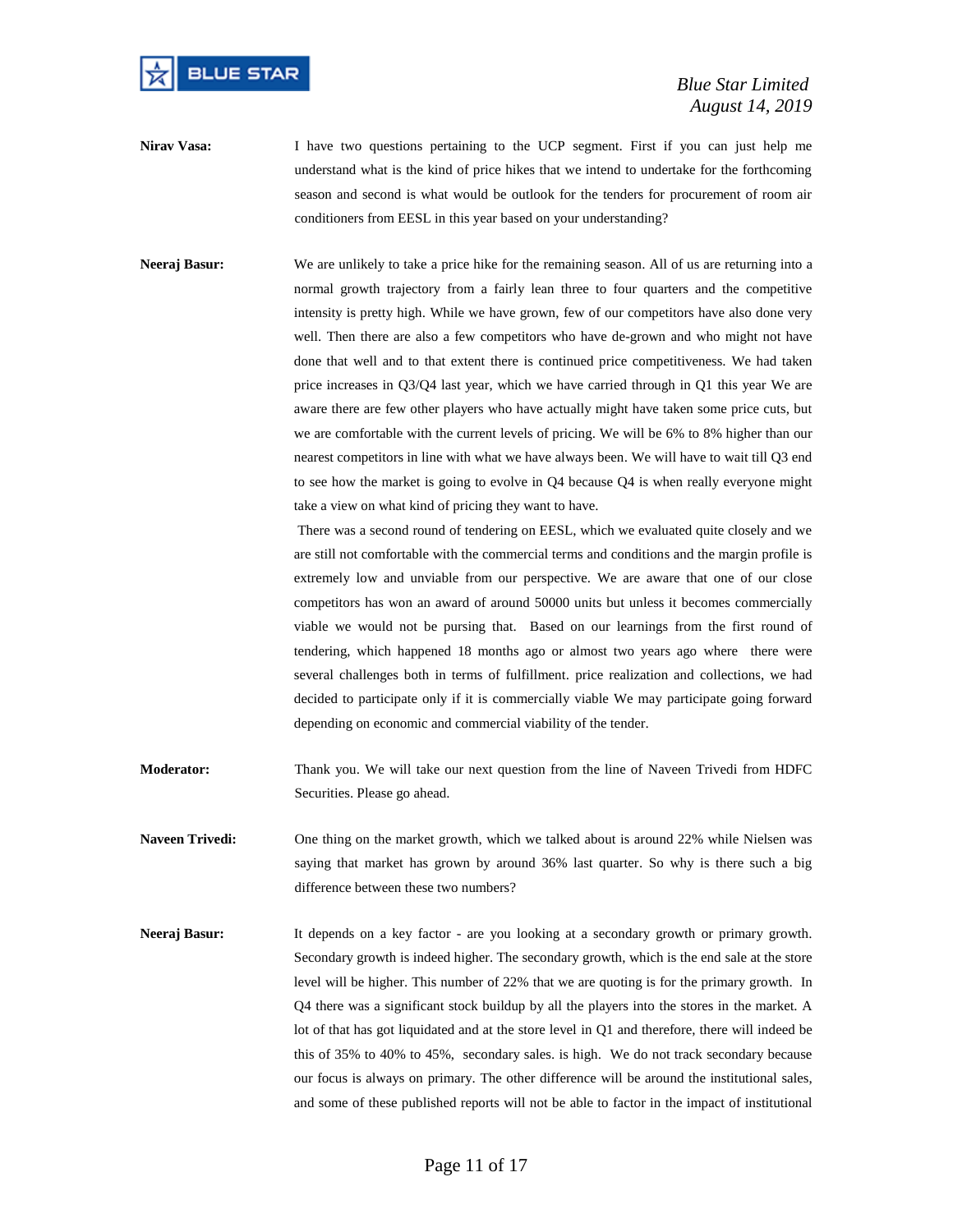

sales, so it does not give a complete picture. That is the reason when we talk about market, market share and market growth, we are looking at primary because that is a more reliable way of measuring what has happened in the season in the market.

**Naveen Trivedi:** When you give a 12% to 15% growth guidance for this year that is the volume terms or in the value terms?

**Neeraj Basur:** It is value and is for primary sales.

**Naveen Trivedi:** Lastly, you talked about this year the price hike is unlikely, but just want to check is there any scope for tactical promotions control because we have seen the customs duty has also increased? Just wanted to know is there any chance where we can control those side of our expenses so that you can like EBIT margin even will be healthy in the coming quarters?

**Neeraj Basur:** When I said price increases may not happen immediately, I was referring to Q2 and Q3. Q4 pricing will get determined somewhere around December this year. To your question on customs duty on IDU the customs duty has increased from 10% to 20%. Blue Star has been focusing now for the last almost two years of in-housing the production of IDUs. We started that last year and this year that number will start growing for us. So, the impact of IDU customs duty increase will start getting mitigated partly for us due to manufacture of our own IDUs though not fully this year. That complete in-housing will happen probably over the next eight quarters or so, so there is part mitigation. At an opportune time, we will need to assess what kind of price increases may be necessitated to defray the customs duty increase, which we will do in our context. Of course players who are heavily dependent on full CBU import may have that challenge of price increases, but we will reassess somewhere in Q3 and then take these calls. For now, the impact is not significant because we have liquidated pretty much the inventory, which was built up when the customs duty was still 10% on IDUs, so we do not expect too much of significant EBITDA impact as far as this factor is concerned.

**Moderator:** Thank you. Our next question is from the line of Srinidhi Karlekar from HSBC. Please go ahead.

**Srinidhi Karlekar:** I want to understand the sensitivity of room AC product to USD-INR deprecation, so hypothetically on a portfolio basis I want to understand if say INR depreciates by 10% what sort of price hike is needed to ensure similar kind of level of profits per unit of air conditioner?

**Neeraj Basur:** We have an import content of about 40% to 50% in our overall material consumption that we have for our manufactured products. We follow a very active hedging practice and a policy as far as currency risk management is concerned so as soon as an exposure is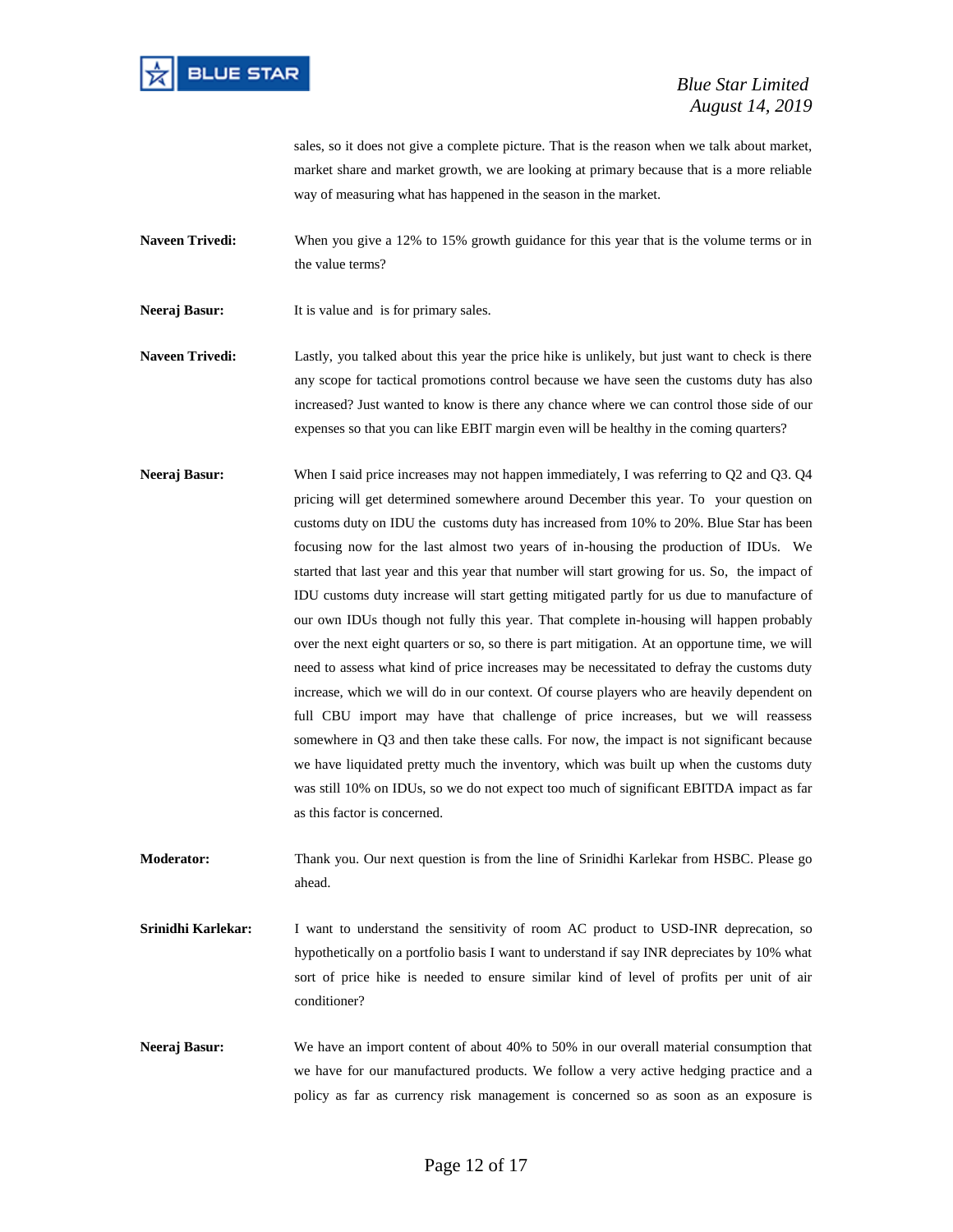incurred we factor in cost of hedging in our standard cost. Thus, to a very large extent we are able to manage the volatility. If the Rupee is going to move from the levels of 70 to 71 or 72 since we are following an active hedging approach any purchases that are made in the intervening period are pretty much kept hedged so that the impact does not trickle down on the margins, but clearly as of now the good thing is that for the last five quarters or four quarters the Rupee has been relatively stable as compared to what it was last year when the deprecation was indeed very, very sharp at 14% between April and October. If that kind of a deprecation happens then for sure a price change is necessitated, which we did into Q3, last year. We generally do not take a pricing revision decision very frequently on account of the INR and USD exchange rate changes because we are keeping ourselves sufficiently hedged for the intervening period so to that extent you will not see a very volatile price impact due to the currency.

- **Srinidhi Karlekar:** Just a follow up, you said 40% to 50% is import content right, but there are a lot of administration cost and then there is nonvariable cost so effectively say for 10% deprecation effectively the product prices need to hike by maybe say 3% to 4% is that ballpark right understanding?
- **Neeraj Basur:** That is a little bit of a hypothetical. We do not expect the Rupee to depreciate 10% each year.

**Srinidhi Karlekar:** I understand. We also do not expect. We just want to understand the risk part of it.

- **Neeraj Basur:** When rupee indeed depreciated by 14% in the first half of FY19, we ended up taking a 3% to 5% price increase, so pretty much all this boils down to is what is the appetite to absorb the intervening impact in the currency changes. We normally do not expect the rupee to be volatile by more than 2% to 3% a year. When we do our pricing we take an assumption that Rupee will keep depreciating to the extent of about 3% a year. Anything significantly more than that we have no choice, but to come back and do a repricing else the margins will get compressed.
- **Moderator:** Thank you. We will take our next question from the line of Pankaj Bobade from Axis Capital. Please go ahead.
- **Pankaj Bobade:** I have a couple of questions. First thing, you mentioned that you have 12.5% market share so what is the total size of the industry and how do you see this industry panning out in the next three to four years? Secondly, Q1 and Q4 being the peak season just wanted to understand if you have analyzed how is the demand breakup from rural side, urban side and have we seen increasing penetration in rural side given that the purchasing power is increasing and thirdly how much of our sales are produced in house and how much of that outsourced?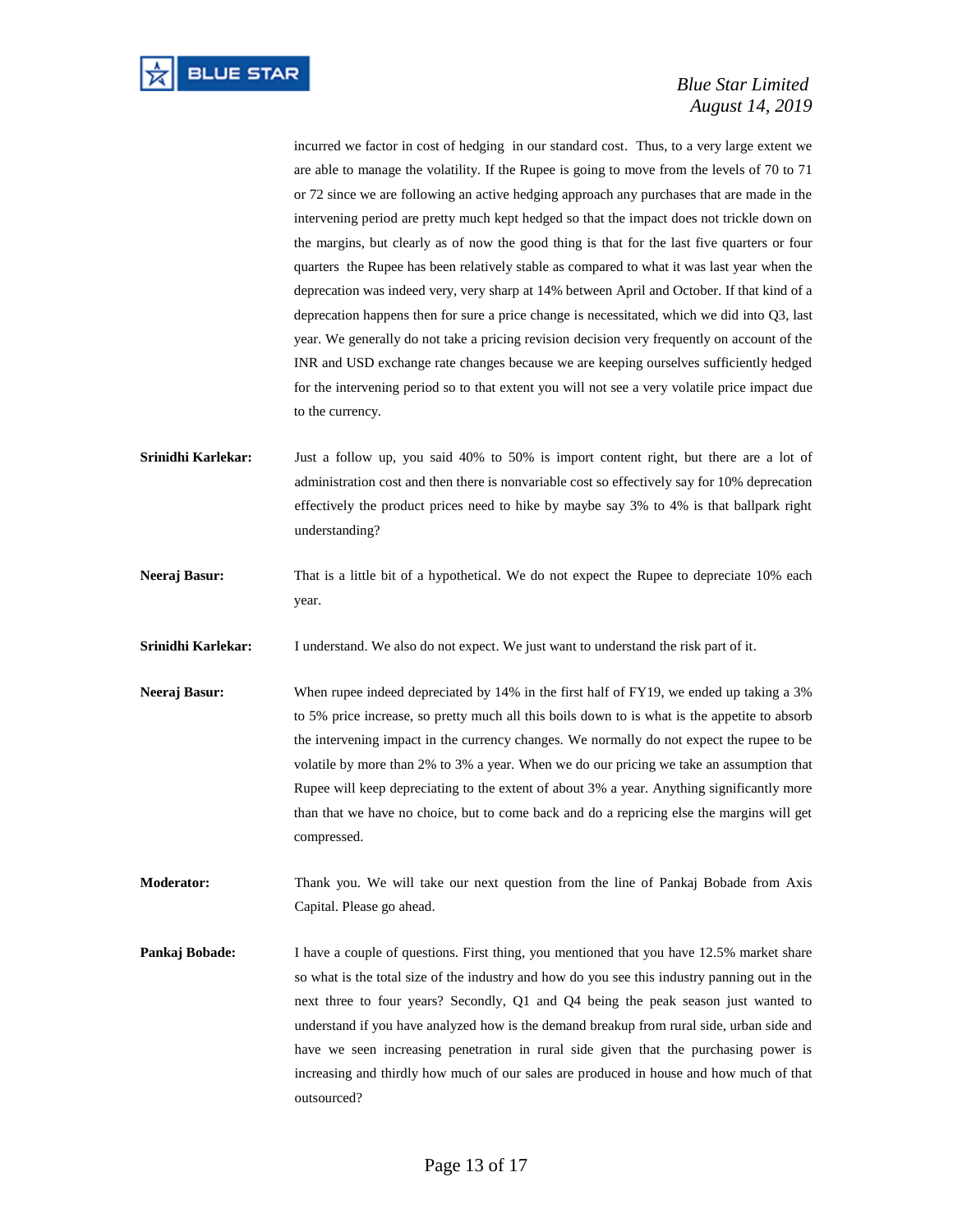

 *Blue Star Limited August 14, 2019*

**Neeraj Basur:** Our sense is that the market size is anywhere in the range of Rs.11,000 cr to Rs.12,000 cr.

**Pankaj Bobade:** I wanted to ask the volume number?

**Neeraj Basur:** Annual volumes should be in the range of 55 lakhs to 60 lakhs units translating into the Rs 12000 cr of market size value. Most of this demand is from Tier 2, 3, 4 or Tier 5, so it is not strictly rural, but definitely upcoming cities, towns, which are coming up on consumption. We see an uptake of demand. The penetration levels are reasonably good as far as metros are concerned. So we expect the same trends to continue because the overall penetration continues to be in the range of 5% as per our own assessment. As far as our own manufactured versus trading is concerned, we manufacture close to 60% of what we sell and remaining 40% comprises of what we procure from contract manufacturers within India, what we buy out as fully built CBUs which are imported, so it is a mix of both, but broadly our own manufactured to trade has remained 40% and once our IDU manufacturing starts to increase further, this 60% will become close to 65% or 70% over the next six to eight quarters. We are slowly ramping up our own manufacture base, but at the same time keeping options open of procuring from within India through OEM contract manufacturers limiting or restricting the need to import as much as feasible as far as fully built products are concerned.

**Moderator:** Thank you. Our next question is from the line of Prashant Kutty from Sundaram Mutual Fund. Please go ahead.

- **Prashant Kutty:** In terms of the projects business you said that the Wada subsidiary, the margin will be something like 4%, if you look at the trajectory for the projects business for the last three quarters has been coming off a bit. I think when you started the year 2019 you did about 6%, 7% and even 5.5% was clocked. Anything you would like to probably call out specifically over here as to why the margins are probably returning to be under pressure despite the ordering activities being reasonably good?
- **Neeraj Basur:** Let me explain what has happened in Segment one. we are all aware of the ongoing liquidity pressures and stress, which a number of industry sectors are facing. As far as our projects business is concerned quite a few of our non-government customers do get impacted by the ongoing volatile liquidity and current banking and NBFC related stress. So we have been cautious. While we are aware that it is a temporary situation and probably in the next one or two quarters things will ease out, the money supply will improve, credit flow will improve and customers will be able to pay up faster. Our entire project execution and hence billing was consciously tapered down to make sure whatever we bill, we are also able to collect. As a consequence, we have decided to have our balance sheet strength take precedence over P&L as far as this quarter is concerned. Structurally nothing wrong. We got one big order as well, so it is quite healthy as far as our pending orders are concerned. It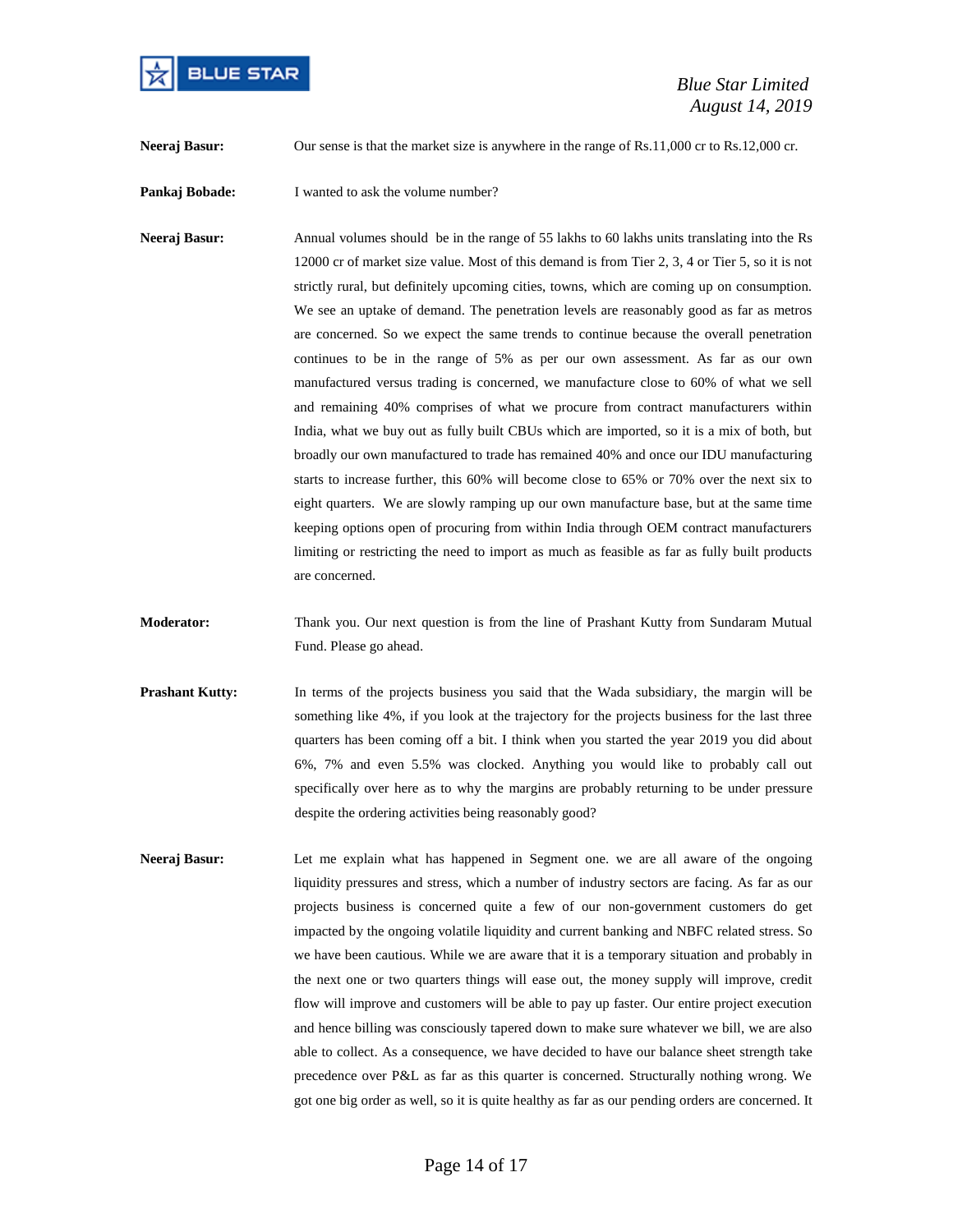is only that we are taking a conscious call to align or realign the pace of execution with the ongoing current external market realities, sine we do not want a situation where we accelerate growth or we keep executing at a pace where the customers are unable to pay up, which would only cause a collectable stress and associated pressures after few quarters we have always had those one off quarters where few better profit making jobs got closed and hence in that quarter we have reported 6% plus margins. but there will be quarters where the margins will fall up to 4% or so. Our annual visibility at this stage for Segment one is that we should get back to 5% to 5.5% margin profile for the full year notwithstanding the current liquidity pressures, but with the caveat that should the external market turn further volatile or if the pressures only increase we will definitely take a very cautious view on the scale and pace of how fast we should be executing and we do not want our balance sheet to come under stress, in fact probably we will be amongst few companies, which have turned completely debt free in this market and we do not want to give up on that balance sheet position of strength. We firmly believe that in this current external market, having a stronger balance sheet is in the right direction, so in that context we will continue with this approach. We want to and continue to grow, but at the same time we will be watching what is going on with our customers very, very carefully. Hopefully by end of this calendar year things will settle down and then we will come back on this trajectory of 5% to 5.5%.

- **Prashant Kutty:** The only intent was just to know whether new orders probably getting booked at lower margins or so?
- **Neeraj Basur:** That is not the reason. The order pipeline is healthy and the value is quite encouraging, so it is only a question of aligning or calibrating the scale and speed of execution which we are carefully doing at this point in time.
- **Prashant Kutty:** Second question is on the room AC side of the business, just a clarification in fact you said that 9.5% is the mark, this is including the water purifier business?

**Neeraj Basur:** It is including water purifier. We always talk segment level margins.

**Moderator:** Thank you. Our next question is from the line of Ajinkya Bhatt from Macquarie. Please go ahead.

**Ajinkya Bhatt:** I had one question with respect to the commercial products part of your UCP segment you mentioned that you have liquidated the inventory of your old products and have started selling the new range of products, so can you elaborate, are you charging any price premium to this new range of products, how will be the outlook for volumes as well as margins because of this new range?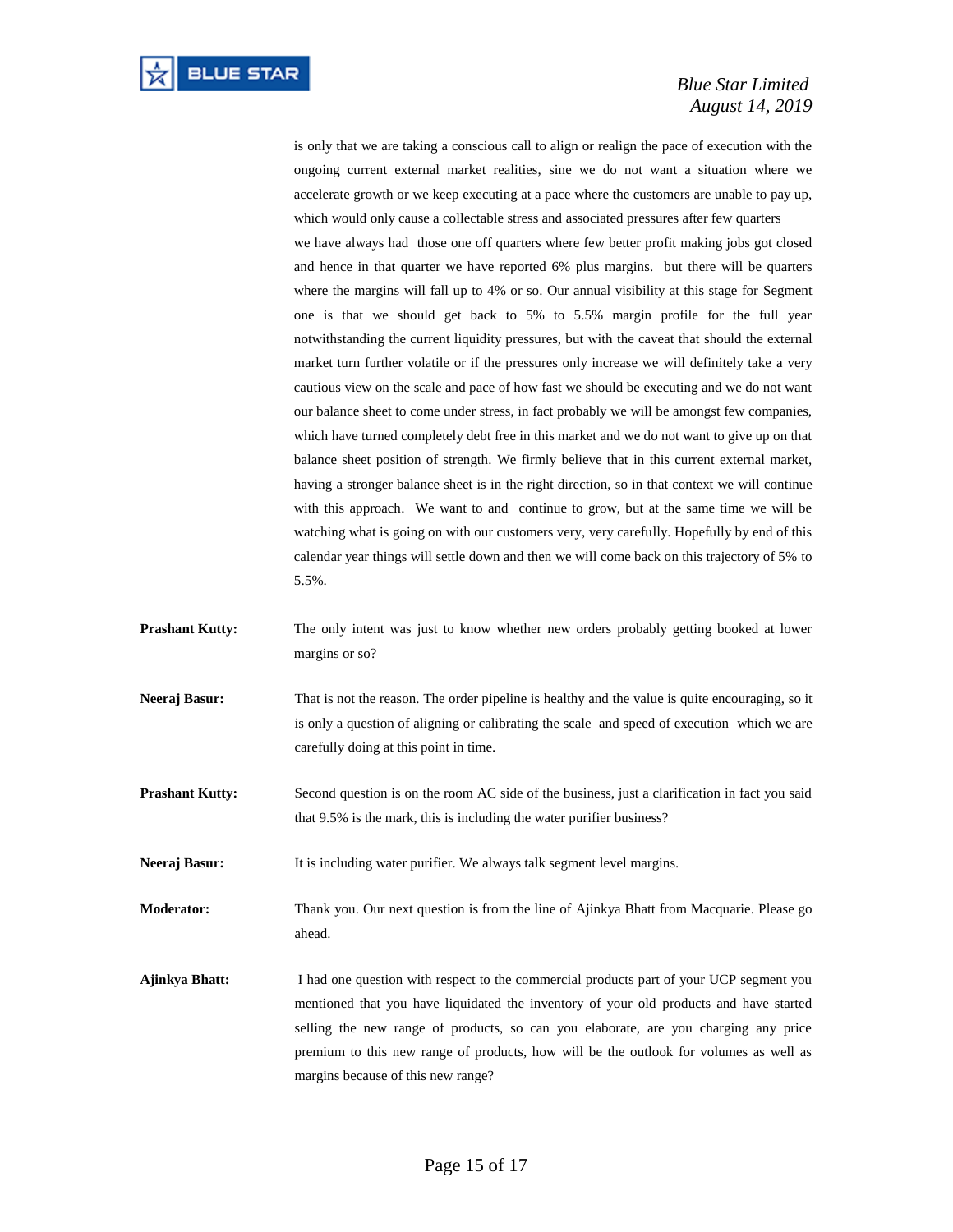### *Blue Star Limited August 14, 2019*

- **Neeraj Basur:** There is not too much of a price change as far as the entire product portfolio pricing, in fact it is a little bit of additional value and kind of differentiators we want to position. This category has pleasantly surprised us with encouraging response and growth in the last one year. While traditionally we have been selling a lot of these products through our OEM customers and through the more organized dealers it is the retail trade format where these products are getting positioned now. We have rejigged the entire product portfolio to add more products to our entire portfolio, which meet the needs of probably a smaller kirana store format also. We have also undertaken product portfolio rejig because we wanted to make sure that our products use eco- friendly refrigerants but are also lower on power consumption. That was the differentiated value to our customers and you will also be aware that we do have quite a few unorganized players in this market and for us to stay differentiated and stay ahead in the game we decided to undergo product portfolio changes. We have taken a call not to tamper too much with pricing, we will make some minor adjustments on a blended basis, but we will try and do it in a manner where we stay price competitive yet product comprehensive as far as our offerings are concerned.
- **Ajinkya Bhatt:** Have our competitors also moved to these ozone friendly refrigerant as far as commercial cooling and chilling products are concerned, is that why you may not actually be able to charge a premium for the value that you are offering to the customers or is it a conscious decision on the company**'**s part in order to may be grow year penetration in the market or to grow the market in the smaller kirana stores and such establishments?
- **Neeraj Basur:** We are market leaders and we are leading the market here as far as these technological advancements are concerned, but we are sure competitors will follow. We want to maintain the lead position.
- **Moderator:** Thank you. Our next question is from the line of Jayakanth Kasthuri from Way2Wealth. Please go ahead.
- **Jayakanth Kasthuri:** In terms of your UCP segment you said that the advertising spend was high, can you quantify number in comparison advertising spend to sales for this quarter and Q1 FY2019?
- **Neeraj Basur:** The context is that we had grown from a poor summer led offtake so we had taken a conscious call last year in Q1 last year to clamp down on all discretionary spending and advertising tends to be a key item on the list, so we clamped down on advertising spend last year. Another factor which we need to keep in mind is usually in Q4 the advertising spends starts and spills into Q1 of next year. Whereas this year the summers started towards middle and end of March and went on to be stronger in April and May, so a lot of advertising has flown into Q1 this year relative to last year, the delta value will be approximately around Rs 18 cr.